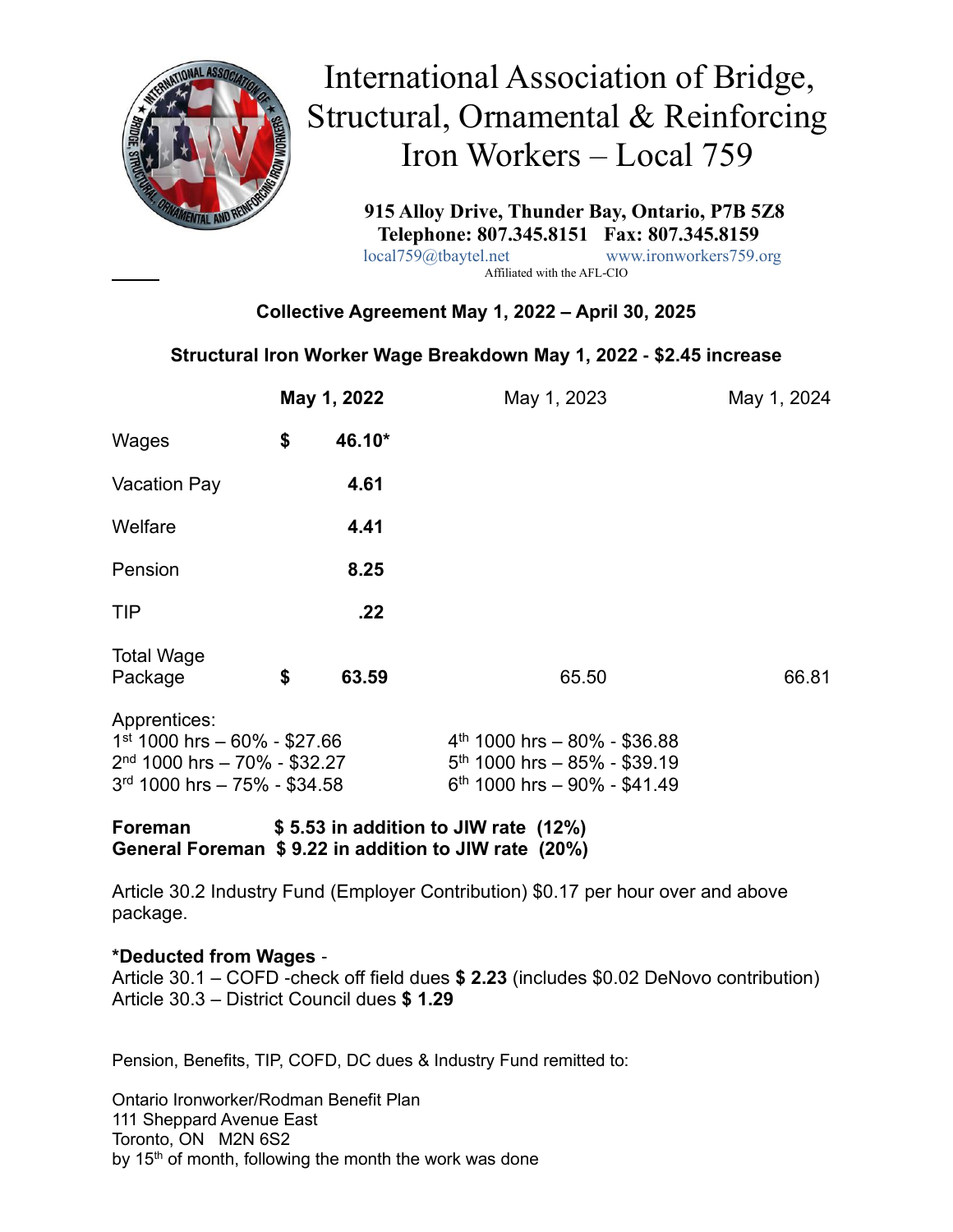

 International Association of Bridge, Structural, Ornamental & Reinforcing Iron Workers – Local 759

 **915 Alloy Drive, Thunder Bay, Ontario, P7B 5Z8 Telephone: 807.345.8151 Fax: 807.345.8159** local759@tbaytel.net www.ironworkers759.org Affiliated with the AFL-CIO

# **LOCAL 759 – THUNDER BAY – MAY 1, 2022 to APRIL 30, 2025**

## **TRAVEL, BOARD AND COMMUTING ALLOWANCES – IRON WORKER**

## **COMMUTING:**

Area within the city of Thunder Bay is a Travel Free Zone – up to 23 km

**24 – 80 KM - \$0.63** cents per kilometer in lieu of fare and travelling time.

## **TRAVEL: INITIAL & RETURN:**

**Beyond 80 KM** - **\$0.63** cents per km plus one minutes pay per km at the rate

Every 45 days, mileage and travel to return home to Thunder Bay must be paid

#### **BOARD ALLOWANCE:**

**Between 80 – 120 KM** from the Union Hall in Thunder Bay - **\$100.00** per day worked

**Beyond 120 KM** from the Union Hall in Thunder Bay - **\$140.00** per day worked

#### **SHIFT PREMIUM:**

**115%** of wage package for **8 HOURS**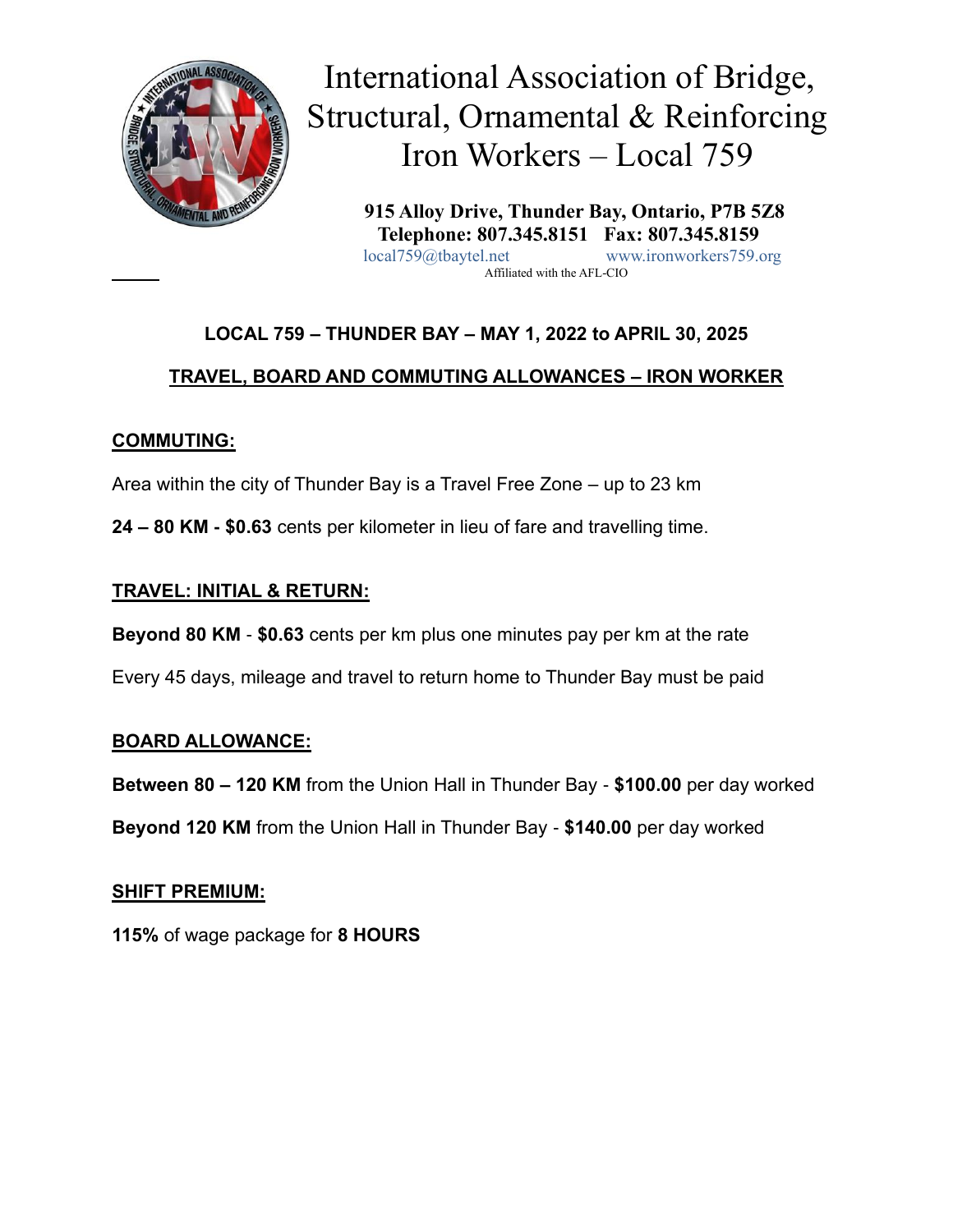

 International Association of Bridge, Structural, Ornamental & Reinforcing Iron Workers – Local 759

 **915 Alloy Drive, Thunder Bay, Ontario, P7B 5Z8 Telephone: 807.345.8151 Fax: 807.345.8159** local759@tbaytel.net www.ironworkers759.org Affiliated with the AFL-CIO

#### Collective Agreement May 1, 2020 – April 30, 2025

#### **EPSCA Structural Iron Worker Wage Breakdown May 1, 2022 - \$1.19 increase**

|                              | May 1, 2022  | May 1, 2023 |       | May 1, 2024 |
|------------------------------|--------------|-------------|-------|-------------|
| Wages                        | \$<br>43.57* |             |       |             |
| <b>Vacation Pay</b>          | 4.36         |             |       |             |
| Welfare                      | 4.41         |             |       |             |
| Pension                      | 8.25         |             |       |             |
| <b>Union Fund</b>            | .22          |             |       |             |
| <b>Total Wage</b><br>Package | \$<br>60.81  |             | 62.03 | 63.27       |

#### **\*Deducted from Wages** -

COFD -check off field dues **\$ 2.13**  District Council dues **\$ 1.23**